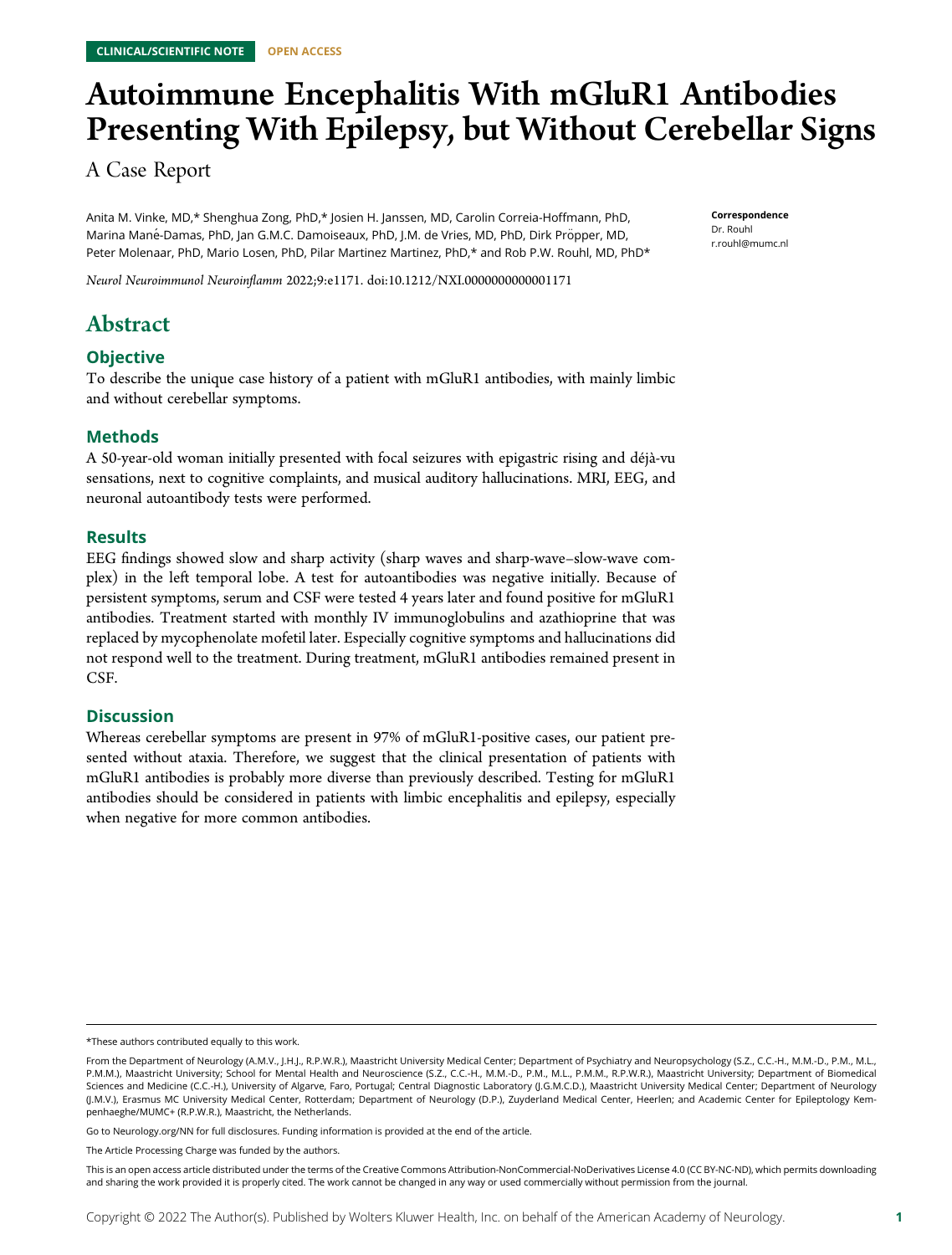#### Figure 1 MRI of the Brain



(A.a-b) MRI of the brain (A.a: axial T2-weighted image; A.b: axial fluid-attenuated inversion recovery [FLAIR] image) shortly after the first presentation. The arrow shows the spot of increased signal intensity in the cerebellar vermis caused by vascular damage. (B.a-b) An MRI examination of the brain performed recently (4 years after symptom onset) shows no progression of the cerebellar lesion or any other abnormal findings.

A 50-year-old woman, with a history of vasovagal syncope, cardiac ablation, and migraine, presented with an episode of acute distress and confusion, screaming and crying, followed by stuttering speech and vomiting. The patient was unable to recall this incident.

For several weeks, she had experienced a mild headache and episodes of musical hallucinations, lasting for hours. Moreover, the patient experienced multiple episodes of epigastric rising and déjà-vu sensations. There were no abnormalities in the physical and neurologic examinations and in routine blood tests and the ECG. An MRI examination of the brain showed 2 nonrecent vascular lesions, one in the vermis (Figure 1) and the other in the right frontal cortex. An EEG showed slow and sharp activity (sharp waves and sharp-wave–slow-wave complex) in the left temporal lobe (Figure 2). Symptoms and findings were consistent with focal epilepsy, with focal seizures with a sensory onset and intact awareness and one focal seizure with impaired awareness. After these findings, the patient started using lamotrigine and later, clobazam. In the etiologic workup, the CSF recurrently showed slight pleocytosis (6–10 leucocytes/μL), 100% mononuclear, and unique oligoclonal IgG bands. However, anti-GAD65 was absent in serum by ELISA (RSR Limited, Cardiff, UK).

Tapering off antiepileptic drugs resulted in recurring focal seizures with sensory onset, 18 months after the first presentation. Then, she was treated with valproic acid with good response. However, no treatment reduced her auditory hallucinations. Furthermore, she experienced cognitive problems since the onset of symptoms. Formal neuropsychological testing showed reduced processing speed and a slight degree of word-finding difficulties, without prominent aphasia.

#### Figure 2 Electro-Encephalogram



The electro-encephalogram (EEG) 6 months after initial presentation. It shows a normal background pattern, with a focal abnormality (sometimes with epileptiform features) in the left (more than in the right) temporal lobe. These abnormalities did not have a clinical correlate.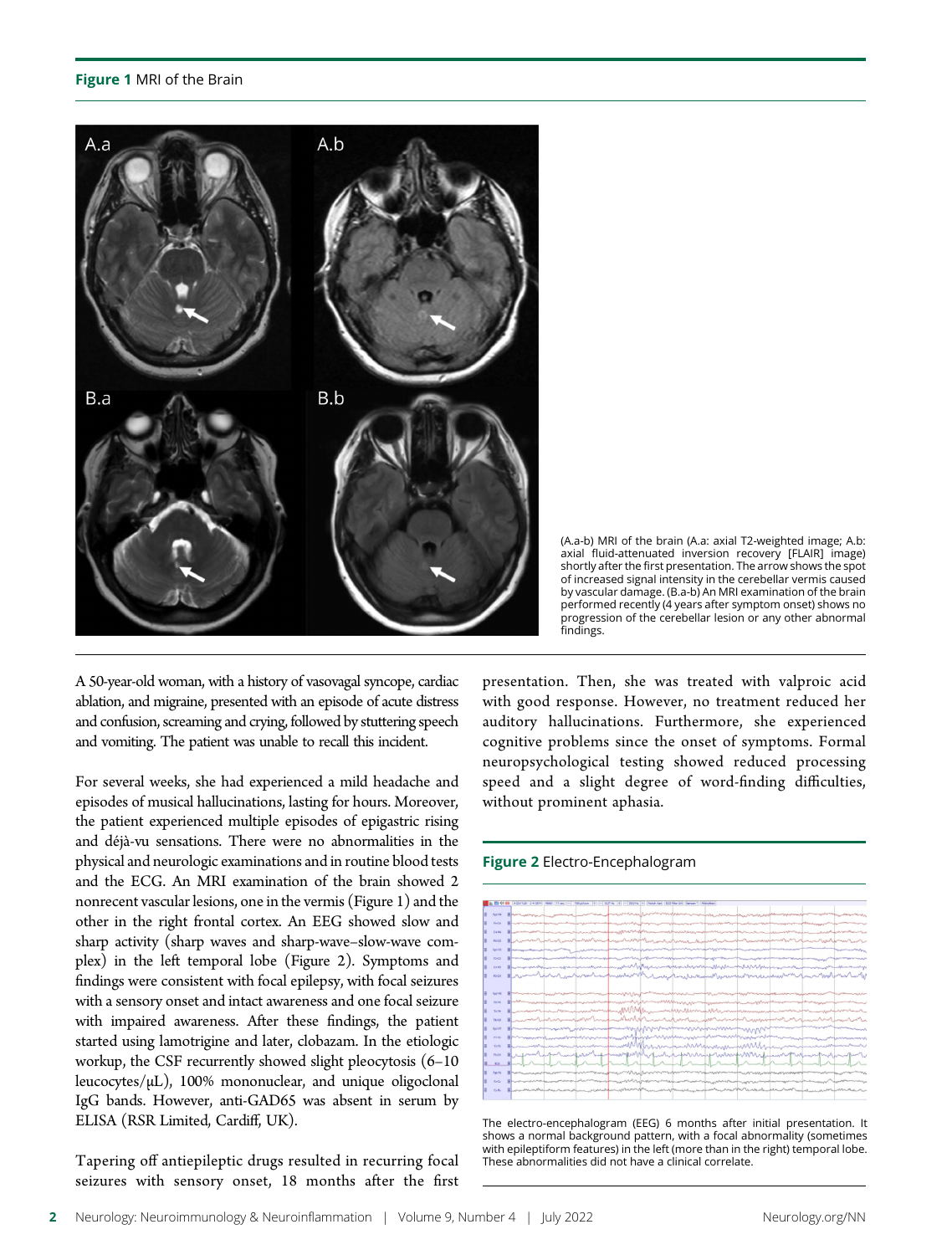



(A) Tissue-based assay: serum from the patient showed strong reactivity on rat brain compared with that from a negative control. The reactivity was mainly in the CA3 area and dentate gyrus area of hippocampus and the molecular layer of cerebellum. Scale bar = 500 μm. (B) Cell-based assay: Serum from this patient showed clear staining on transfected cells compared with serum from a healthy individual, which did not show any IgG staining to the transfected cells. MGluR1-enhanced green fluorescent protein (EGFP) transfected human embryonic kidney (HEK) cells were used for the staining (green). IgG autoantibodies were stained with goat anti-human IgG 594 (red, #109-546-170, Jackson), and nuclei were stained with 4',6-diamidine-2'-phenylindole dihydrochloride (DAPI) (blue). Scale bar = 50  $\mu$ m.

Because of the unclear etiology, we retested the serum taken initially, 48 months after the first test for autoantibodies, using immunohistochemistry  $(HC)<sup>1</sup>$  which resulted in staining with mGluR1 pattern (Figure 3A).<sup>2</sup> We confirmed this with a cellbased assay (CBA) (Figure 3B).<sup>2</sup> Newly collected CSF was tested and proved strongly positive for anti-mGluR1. The serum showed negative results, which suggested intrathecal production of anti-mGluR1 antibodies. Serum and CSF samples, tested for other neuronal autoantibodies, were all negative (including in-house CBA for GAD65/67, mGluR5, and a commercial CBA testing kit: autoimmune encephalitis Mosaic 1, Euroimmun, Lübeck, Germany).

After the exclusion of a primary tumor causing the antibody production by total body CT/PET scan, the patient was treated with IV immunoglobulin (IVIG) (a monthly recurring course of 0.4 mg/kg/d IVIG for 5 consecutive days, for 5 months, in a tapering schedule). Maintenance therapy was started with azathioprine, which was later replaced by mycophenolate mofetil because of an increase in hallucinations. During therapy, the patient experienced improvement of her well-being, with more energy and less memory problems. Besides, the musical hallucinations were less frequent. However, over the last years, the patient had experienced relapsing episodes with an increase in musical hallucinations, headache, and fatigue. A repeated MRI examination of the brain showed no changes. Moreover, an EEG finding showed no electroencephalographic correlate for the musical hallucinations. Based on these findings, mycophenolate mofetil and valproic acid were continued. Throughout the disease history, the CSF remained positive for anti-mGluR1, even after treatment (CSF collected 67 months after initial clinical presentation).

# **Discussion**

We found mGluR1 antibodies in a patient with the classic triad for limbic encephalitis (epilepsy and psychiatric and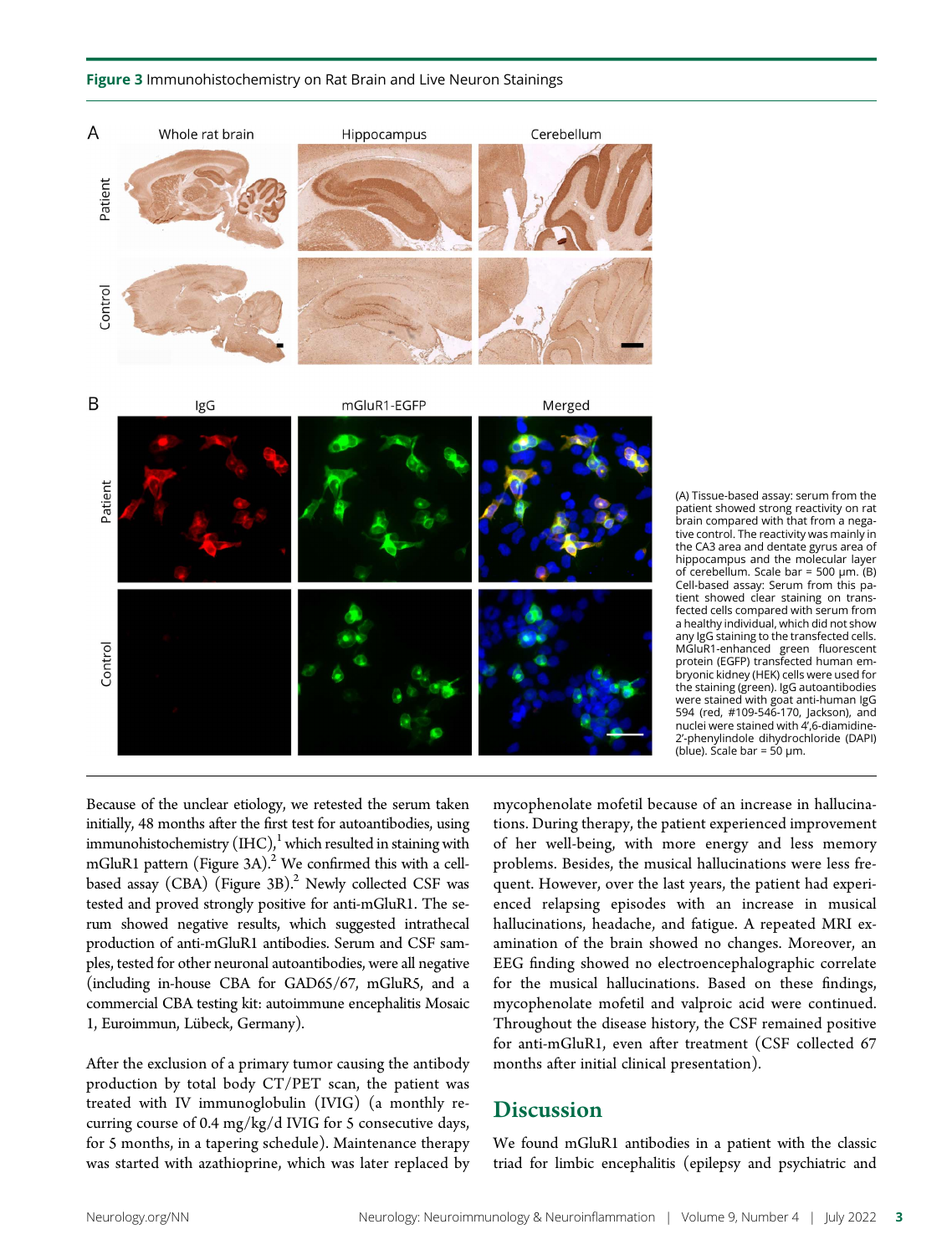cognitive complaints), whereas previous studies reported ataxia as the most predominant symptom, occurring in 97% in a series of patients with mGluR1 antibodies.<sup>3</sup> mGluR1 is not only highly expressed in Purkinje cell dendrites of the cerebellar cortex but also present in neurons located in the thalamus, hippocampus, globus pallidus, substantia nigra, deep nuclei of the cerebellum, and superior colliculus.<sup>4</sup> The reason why our patient showed no signs of cerebellar involvement remains to be determined.

Our patient experienced only a partial and temporary improvement after the immunomodulatory therapy, which might be due to the long delay between start of the symptoms and start of immunomodulatory treatment.<sup>5</sup> Another possible explanation could be the inability of most commonly used immune treatments to result in a rapid and sustained control of the immune response within the CNS.<sup>6</sup> The delay of treatment could have been prevented because our patient had an antibodies contributing to focal epilepsy signs and symptoms (ACES) score of 2, which relates to a higher chance of an autoimmune cause for her epilepsy. $7$  Furthermore, IHC shows its advantage as a supplementary method for screening, whereas antibody screening in clinical practice by several specific CBA has its limitations.

In conclusion, presentation of anti-mGluR1–related disease can be more diverse than previously believed. Testing for mGluR1 antibodies should be considered in patients with limbic encephalitis and epilepsy, especially when negative for more common antibodies.

## Acknowledgment

The authors are thankful for the financial support received from the following funding organizations: P. Martinez-Martinez was supported by an Aspasia/NWO grant (015.011.033), and S. Zong, C. Correia-Hoffmann, and M. Mané-Damas were supported by Kootstra Talent Fellowships. The authors also thank Vivianne van Kranen-Mastenbroek (Academic Center for Epileptology Kempenhaeghe/MUMC + Heeze and Maastricht) for providing the EEG image and Josep Dalmau from Instituto de Investigación Biomédica August Pi i Sunyer (IDIBAPS), Barcelona, for providing the mGluR1-EGFP plasmids and for his help with the detection of the autoantibodies.

# Study Funding

The authors report no targeted funding.

### **Disclosure**

All authors report no disclosures relevant to the manuscript. Go to [Neurology.org/NN](https://nn.neurology.org/content/9/4/e171/tab-article-info) for full disclosures.

#### Publication History

Received by Neurology: Neuroimmunology & Neuroinflammation December 24, 2021. Accepted in final form January 27, 2022. Submitted and externally peer reviewed. The handling editor was Josep O. Dalmau, MD, PhD, FAAN.

| Name                                    | Location                                                                                                                                                                                                                                                                               | Contribution                                                                                                                                                                                                  |
|-----------------------------------------|----------------------------------------------------------------------------------------------------------------------------------------------------------------------------------------------------------------------------------------------------------------------------------------|---------------------------------------------------------------------------------------------------------------------------------------------------------------------------------------------------------------|
| Anita M.<br>Vinke, MD                   | Department of Neurology,<br>Maastricht University<br><b>Medical Center</b>                                                                                                                                                                                                             | Drafting/revision of the<br>article for content, including<br>medical writing for content;<br>major role in the acquisition<br>of data; study concept or<br>design; and analysis or<br>interpretation of data |
| Shenghua<br>Zong, PhD                   | Department of Psychiatry<br>and Neuropsychology,<br>Maastricht University,<br>Maastricht; School for<br>Mental Health and<br>Neuroscience, Maastricht<br>University, Maastricht                                                                                                        | Drafting/revision of the<br>article for content, including<br>medical writing for content;<br>major role in the acquisition<br>of data; study concept or<br>design; and analysis or<br>interpretation of data |
| Josien H.<br>Janssen, MD                | Department of Psychiatry<br>and Neuropsychology,<br>Maastricht University,<br>Maastricht; School for<br>Mental Health and<br>Neuroscience, Maastricht<br>University, Maastricht                                                                                                        | Drafting/revision of the<br>article for content, including<br>medical writing for content,<br>and major role in the<br>acquisition of data                                                                    |
| Carolin<br>Correia-<br>Hoffmann,<br>PhD | Department of Psychiatry<br>and Neuropsychology,<br>Maastricht University,<br>Maastricht; School for Mental<br>Health and Neuroscience,<br>Maastricht University,<br>Maastricht; Department of<br><b>Biomedical Sciences and</b><br>Medicine, University of<br>Algarve, Faro, Portugal | Drafting/revision of the<br>article for content, including<br>medical writing for content,<br>and analysis or<br>interpretation of data                                                                       |
| Marina<br>Mané-<br>Damas, PhD           | Department of Psychiatry<br>and Neuropsychology,<br>Maastricht University,<br>Maastricht; School for<br>Mental Health and<br>Neuroscience, Maastricht<br>University, Maastricht                                                                                                        | Drafting/revision of the<br>article for content, including<br>medical writing for content,<br>and analysis or<br>interpretation of data                                                                       |
| Jan G.M.C.<br>Damoiseaux.<br>PhD        | Central Diagnostic<br>Laboratory, Maastricht<br><b>University Medical Center</b>                                                                                                                                                                                                       | Drafting/revision of the<br>article for content, including<br>medical writing for content,<br>and analysis or<br>interpretation of data                                                                       |
| J.M. de Vries,<br>MD, PhD               | Department of Neurology,<br>Erasmus MC University<br>Medical Center, Rotterdam                                                                                                                                                                                                         | Drafting/revision of the<br>article for content, including<br>medical writing for content                                                                                                                     |
| Dirk Pröpper,<br>МD                     | Department of Neurology,<br>Zuyderland Medical Center,<br>Heerlen                                                                                                                                                                                                                      | Drafting/revision of the<br>article for content, including<br>medical writing for content,<br>and major role in the<br>acquisition of data                                                                    |
| Peter<br>Molenaar,<br>PhD               | Department of Psychiatry<br>and Neuropsychology,<br>Maastricht University,<br>Maastricht; School for<br>Mental Health and<br>Neuroscience, Maastricht<br>University, Maastricht                                                                                                        | Drafting/revision of the<br>article for content, including<br>medical writing for content                                                                                                                     |
| Mario Losen,<br>PhD                     | Department of Psychiatry<br>and Neuropsychology,<br>Maastricht University,<br>Maastricht; School for<br>Mental Health and<br>Neuroscience, Maastricht<br>University, Maastricht                                                                                                        | Drafting/revision of the<br>article for content, including<br>medical writing for content;<br>study concept or design; and<br>analysis or interpretation of<br>data                                           |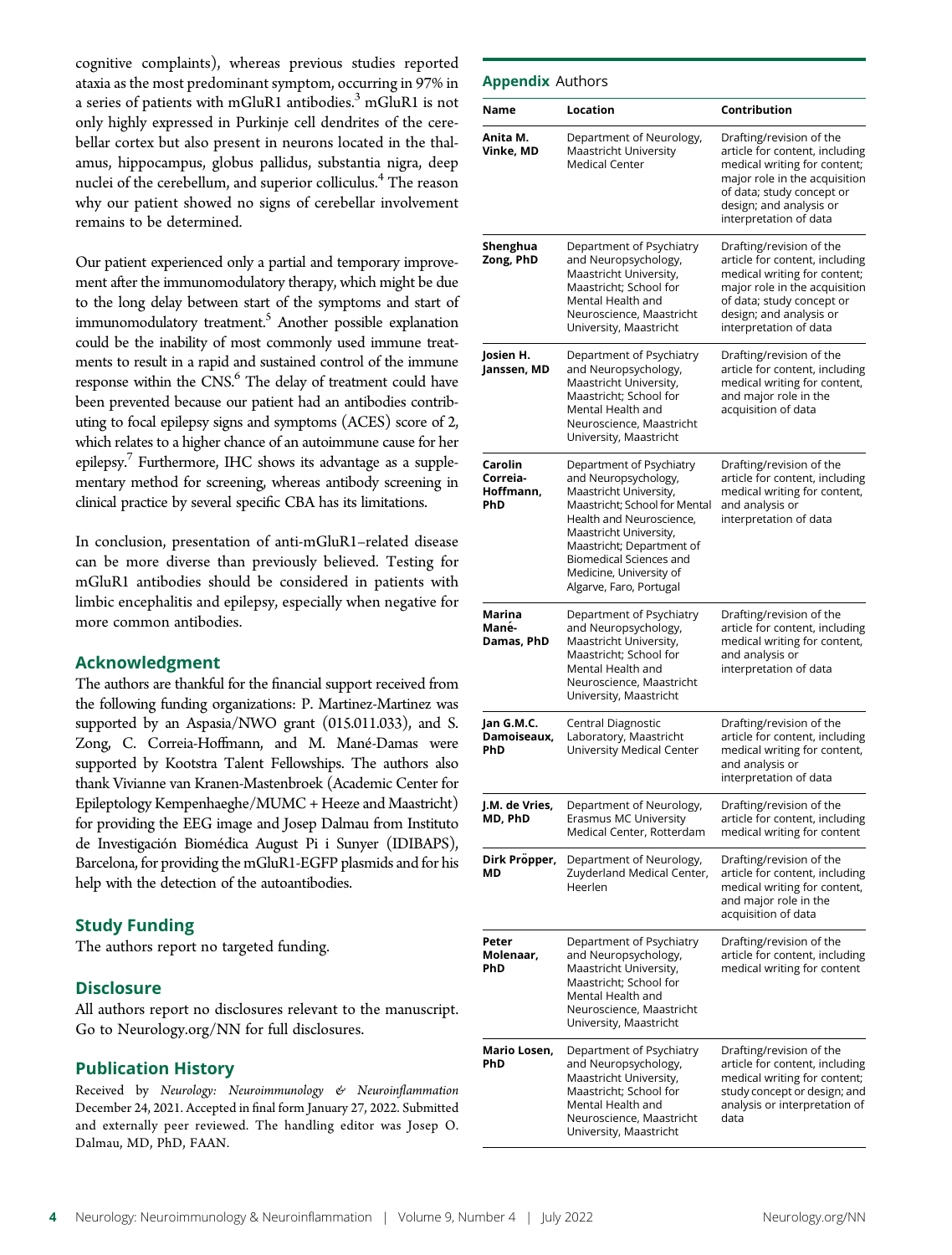Appendix (continued)

| <b>Name</b>                           | Location                                                                                                                                                                                                                             | Contribution                                                                                                                                                                                                  |
|---------------------------------------|--------------------------------------------------------------------------------------------------------------------------------------------------------------------------------------------------------------------------------------|---------------------------------------------------------------------------------------------------------------------------------------------------------------------------------------------------------------|
| Pilar<br>Martinez<br>Martinez.<br>PhD | Department of Psychiatry<br>and Neuropsychology,<br>Maastricht University,<br>Maastricht: School for<br>Mental Health and<br>Neuroscience, Maastricht<br>University, Maastricht                                                      | Drafting/revision of the<br>article for content, including<br>medical writing for content;<br>major role in the acquisition<br>of data; study concept or<br>design; and analysis or<br>interpretation of data |
| Rob P.W.<br>Rouhl, MD,<br>PhD         | Department of Neurology,<br>Maastricht University Medical<br>Center; School for Mental<br>Health and Neuroscience.<br>Maastricht University,<br>Maastricht; Academic Center<br>for Epileptology<br>Kempenhaeghe/MUMC+,<br>Maastricht | Drafting/revision of the<br>article for content, including<br>medical writing for content;<br>major role in the acquisition<br>of data; study concept or<br>design; and analysis or<br>interpretation of data |

# References<br>1. Zong S. Correia

- Zong S, Correia-Hoffmann C, Mané-Damas M, et al. Novel neuronal surface autoantibodies in plasma of patients with depression and anxiety. Transl Psychiatry. 2020; 10(1):404.
- 2. Pedroso JL, Dutra LA, Espay AJ, Höftberger R, Barsottini OGP. Video NeuroImages: head titubation in anti-mGluR1 autoantibody-associated cerebellitis. Neurology. 2018; 90(16):746-747.
- 3. Spatola M, Petit Pedrol M, Maudes E, et al. Clinical features, prognostic factors, and antibody effects in anti-mGluR1 encephalitis. Neurology. 2020;95(22): e3012–e3025.
- 4. Fotuhi M, Sharp AH, Glatt CE, et al. Differential localization of phosphoinositide-linked metabotropic glutamate receptor (mGluR1) and the inositol 1,4,5-trisphosphate receptor in rat brain. J Neurosci. 1993;13(5): 2001-2012.
- 5. Titulaer MJ, McCracken L, Gabilondo I, et al. Treatment and prognostic factors for long-term outcome in patients with anti-NMDA receptor encephalitis: an observational cohort study. Lancet Neurol. 2013;12(2):157-165.
- 6. Dalmau J, Gleichman AJ, Hughes EG, et al. Anti-NMDA-receptor encephalitis: case series and analysis of the effects of antibodies. Lancet Neurol. 2008;7(12): 1091-1098.
- 7. de Bruijn M, Bastiaansen AEM, Mojzisova H, et al. Antibodies contributing to focal epilepsy signs and symptoms score. Ann Neurol. 2021;89:698-710.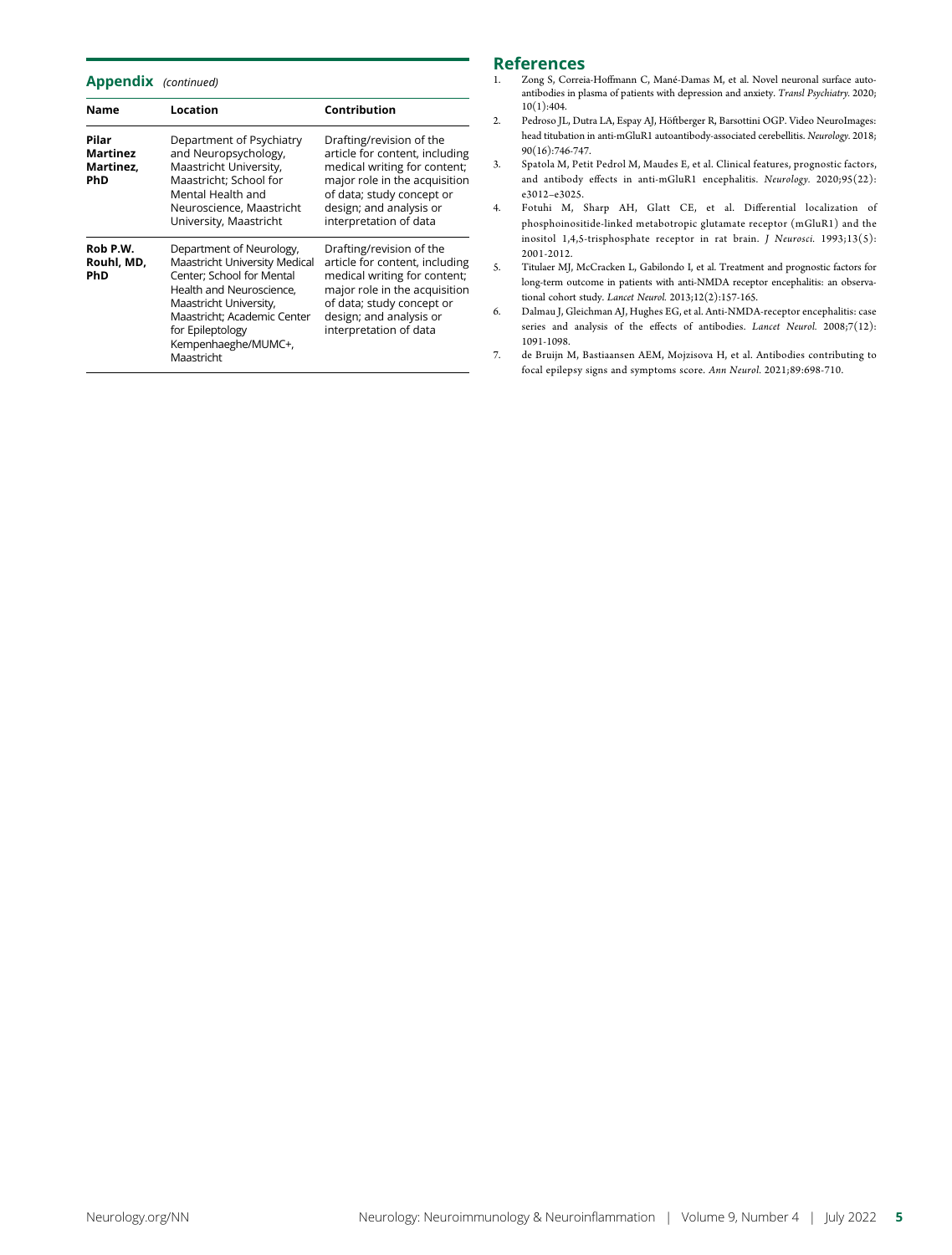# Neurology®<br>Neuroimmunology<br>& Neuroinflammation

Anita M. Vinke, Shenghua Zong, Josien H. Janssen, et al. **Without Cerebellar Signs: A Case Report Autoimmune Encephalitis With mGluR1 Antibodies Presenting With Epilepsy, but**

DOI 10.1212/NXI.0000000000001171 *Neurol Neuroimmunol Neuroinflamm* 2022;9;

**This information is current as of April 21, 2022**

Academy of Neurology.. All rights reserved. Online ISSN: 2332-7812. Copyright © 2022 The Author(s). Published by Wolters Kluwer Health, Inc. on behalf of the American Published since April 2014, it is an open-access, online-only, continuous publication journal. Copyright *Neurol Neuroimmunol Neuroinflamm* is an official journal of the American Academy of Neurology.